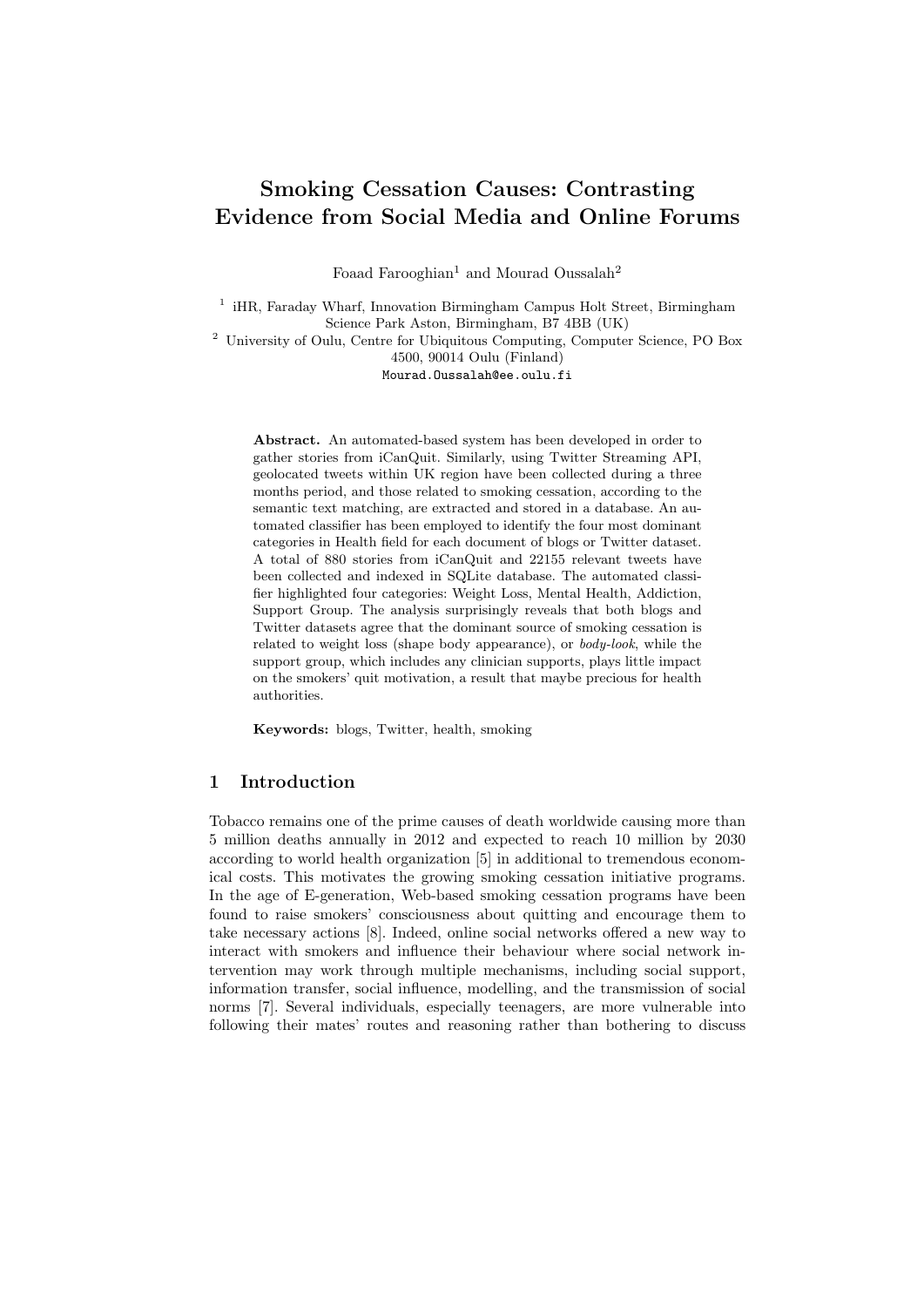detailed personal experiences with clinical experts. Besides, it is commonly acknowledged that many individuals feel more comfortable when interacting via text or online messages instead of physical one-to-one meetings. For instance, several mobile applications have been promoted for this purpose (e.g., I QUIT, Quint O Meter, Quit With Me, UbQUITous), that would ease the interaction of smokers willing to quit [9], although their compliance with clinician guidelines is debatable. Therefore, there is a recognized need for research on the use of social media to promote health behaviors and social support [14]. Platforms like QuitNet (www.quitnet.com) [2] have attracted millions of smokers seeking help, share of stories, alternative remedies, among others, mainly for the purpose of smoking cessation. Similarly, iCanQuit (www.icanquit.com.au), is another popular online service provided by Australia cancer institute NSW since 2010 [11]. It is characterized by its easy access and well-structured documents, with many classes as opposed to QuitNet. The platform also offers the possibility of retrieving past data from users and clinicians. Finally, the expansion of the social media tools, e.g., Twitter, Facebook, Flickr provides the analyst with a huge amount of data related to daily behaviour of the individuals /smokers, which can be efficiently employed for behavioural analysis of the smoker (s), and thereby, prescribe appropriate remedies accordingly. Therefore, the analysis of blogs and other social network data related to smoking cessation opens a new door for researchers to understand the reasons that motivate people to smoke. This also enables scientists and/or clinicians to identify new symptoms or effects during smoking cessation which could result in possibly more efficient treatments. This paper presents a blog and a social media related study that focused on symptoms and/or origin of smoking behaviour/cessation by investigating data issued from both Twitter Streaming API and the specialized smoking quit platform Ican-Quit. In both cases, parsers and crawler were employed to collect the messages. A textual analysis of the messages is carried out in order to identify the cause (s) of the smoking behaviour using a classification like strategy. Comparison of the classification results in both sources (Twitter and blogs) is carried out in order to identify key milestones.

# 2 Methods

## 2.1 Data collection

Two sources of information have been employed for data collection and analysis. The first one consists of dataset gathered from IcanQuit blogs. Interestingly, this website has already some predisposition of smoking quiet stories with respect to a set of predefined categories: health, money, fitness, family and others. In contrast to data that can be retrieved from QuitNet or other blog sources, the stories in IcanQuit are well-structured texts with a title and sometimes (sub) sections. A total of 880 stories have been collected. Fig. 1 provides an example of the website configuration as well as an example of database outputted by iCan-Quit query related cessation story where the relevant links are therefore stored in a SQLite database. The second source of information uses Twitter Streaming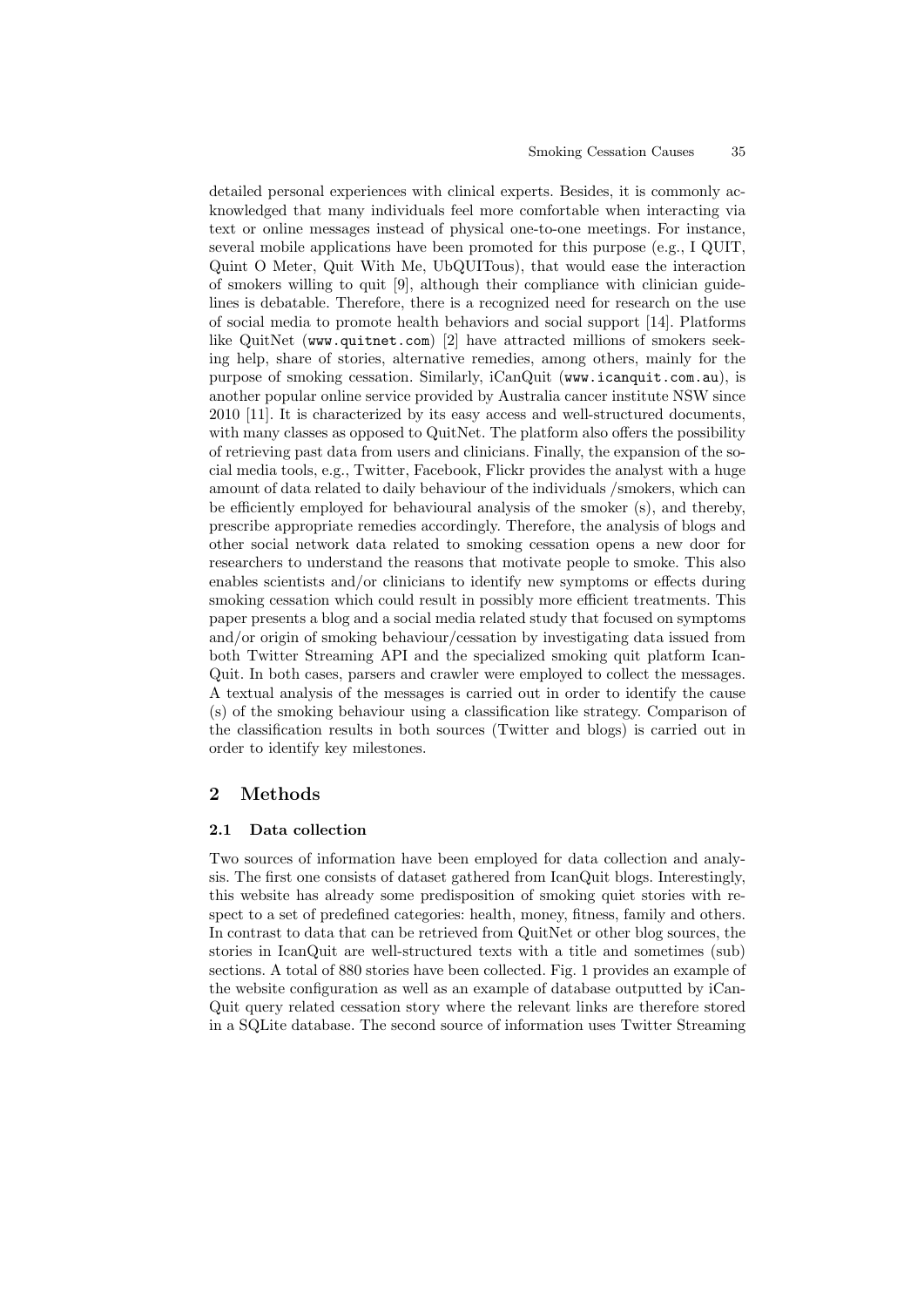## 36 F. Farooghian and M. Oussalah

API [3] to collect geolocated tweets in UK region for a specified time interval. Next, the collected Twitter database has been filtered using smoking and quieting related terms in the text message field. More specifically, Twitter dataset has been collected over the period August - November 2014, and then filtered such that any relevant tweet contains at least one "smoking" related terms and one "quiet" related terms. The former includes terms like: smok, cigarette, cig, tobacco, cannabis, pipe, shisha, waterpipe, hookah, and weed (inspiring from urban dictionary). While quiet related terms comprise both "quiet" equivalent terms and commonly employed smoking cessation products, e.g., quiet, cessation, cess, stop, nicotin, patch, lozeng, chantix, counselling, therapy. A total of 3245567 tweets have been collected among which 22155 have been found to fit the smoking cessation context using the above methodology. These tweets are then stored in a SQLite database.



Fig. 1. Example of a) iCanQuit configuration and b) output of crawler of iCanQuit.

Unlike structured story documents from iCanQuit platform, Twitter dataset, due to the size restriction (140 characters at most), are dominantly noisy with a lot of slang words, abbreviations, spam and links, which require a special methodology to capture relevant information. Inspired from our previous work [12], special consideration has been given to text pre-processing of textual Tweet messages. Especially, Appache Nutch Crawler [1] was employed in order to crawl the link extracted from iCanQuit website. The extracted text, usually constituted of user's experience and story, is parsed using open source Stanford Parser and then indexed using Apache Lucene [10] in order to benefit from its highly scalable implementations and advanced search capabilities. The created index files are stored in SQL like database that eases the compatibility with other software resources.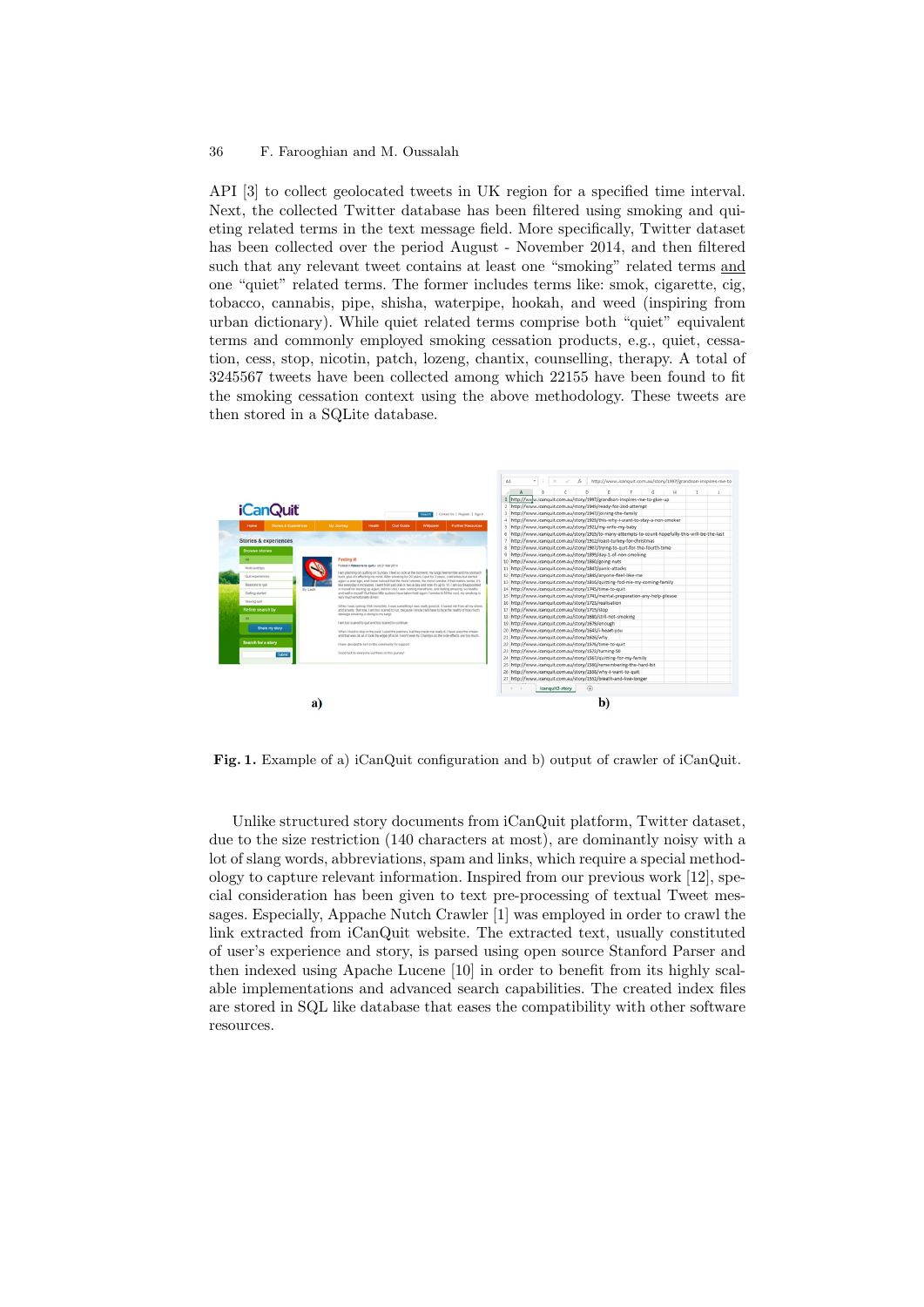#### 2.2 Evidence classification

The text tokens outputted from previous stage using either iCanQuit or Twitter are classified according to a set of predefined classes. For this purpose, the UClassier API [4] was employed. This implements an improved semi-supervised nave Bayes classifier with an extensive training corpus issued from yahoo open directory project (http://www.dmoz.org). We restricted to health topics of the directory because of its relevance to smoking cessation. Especially, we confine our analysis to the four classes which exhibit high score for most of the input dataset. This corresponds to: Mental Health, Weight Loss, Addiction and Support Group. Especially, a given document is deemed to belong to a specific category if the associated classification score according to UClassifier is the highest among other categories and is greater than some pre-defined threshold (a 10%. threshold is found to give satisfactory results). The use of threshold is motivated by the existence of documents related to smoking cessation but they do not contain any argument that would allow the system or, even any expert who reads the document, to identify any possible causes for smoking cessation. On the other hand, the analysis of dataset involves two main phases. The first phase examines the relationship between different classes based on the Uclassifier classification by retrieving the score attached to each document. Next, the score of each class is recorded, and the correlation between each pair of the four aforementioned classes is examined.

## 2.3 Data Correlation Analysis

A final stage consists in a statistical analysis of evidence issued from the classifiers. For this purpose, the correlation matrix among the various classes is calculated for both iCanQuit and Twitter datasets. On the other hand, the evaluation of the extent to which the two datasets support the same evidence is also quantified using statistical testing. More specifically, Cramer's phi correlation test [13] is employed to evaluate the (global) correlation between Twitter and iCanQuit dataset, while scatter graphs and Pearson's product correlation coefficient is employed to quantify the correlation among any pair of categories using either Twitter or iCanQuit dataset. The evaluation of the result of the automated classification against manually labelled classification is performed using groups of random selection of dataset and accuracy classification metric.

# 3 Results and Discussions

Given that not all collected dataset contain enough clues to enable the system to generate the cause of the smoking cessation, it is worth pointing out the proportion of data where such evidence is occurring. For this purpose, Table 1 (see first column) shows the number of blogs and tweets falling in each of the four categories. The results in terms of total number of blogs and tweets in the four categories indicate that  $53.7\%$  ( $(273 + 86 + 72 + 42)/880$ ) of retrieved blogs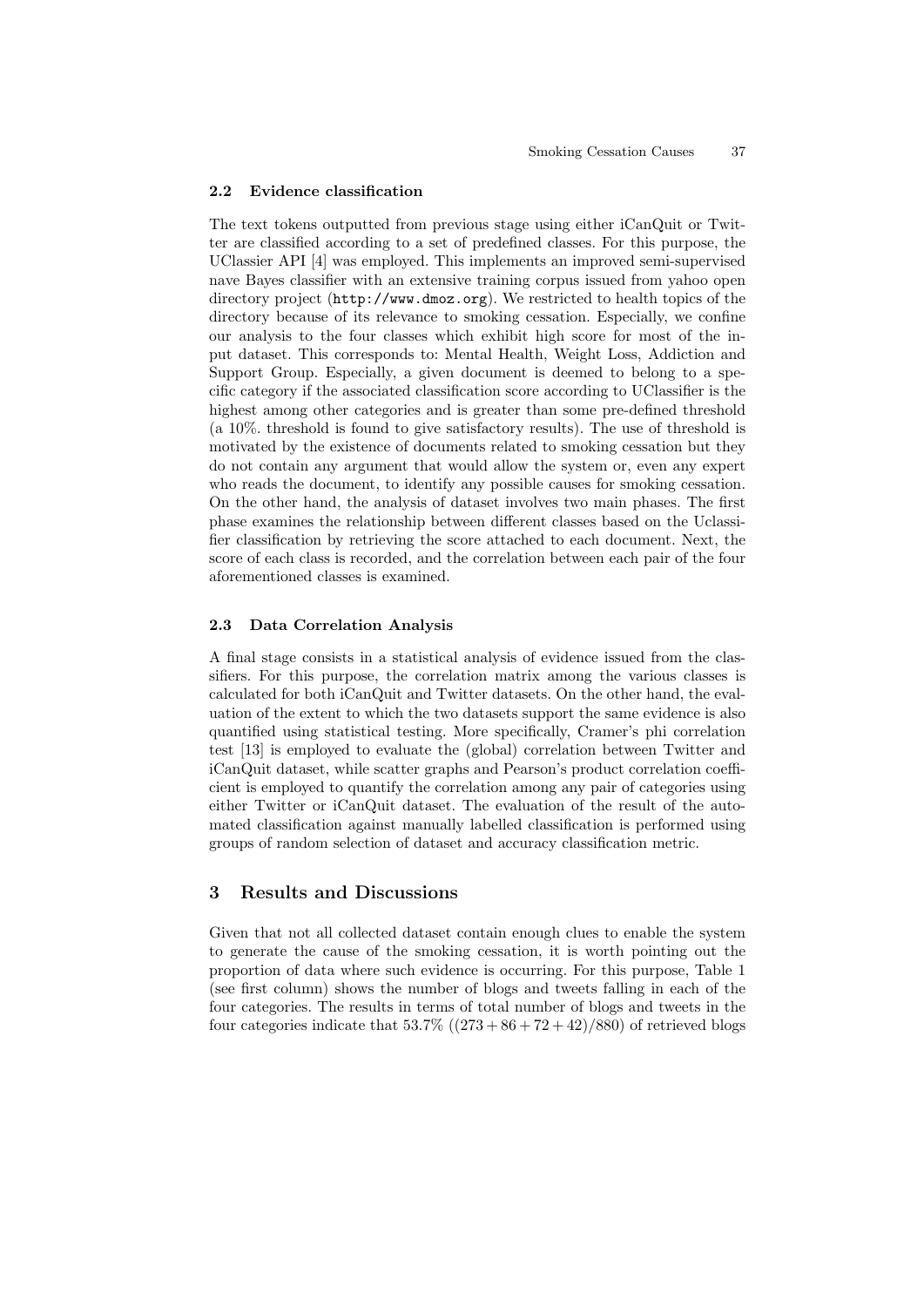and only  $17\%$  ((1730 + 903 + 906 + 234)/22155) of retrieved tweets are classified to one of the four categories. Trivially, as expected, larger this to occur more often in Twitter dataset because of wording size. Assuming the outcomes of blogs and Twitter dataset lie on two random variables, Spearman's rank correlation coefficient can be used to quantify their correlations. In this respect, a very strong correlation is observed  $\rho = 0.93$  with  $p < 0.07$ . Table 1 indicates a strong dominance of Weight Loss or, by abuse, body look as the main catalyst for change of smoking behaviour including smoking cessation. This is also a well-known fact in tobacco community as the effect of nicotine increases metabolic rate in the human body, which, in turn, suppresses appetite and yields weight loss. While smoking cessation is likely to induce a gain of weight [6]. In order to investigate the relationships between pairs of categories while accounting for the sensitivity of the scoring function of the classifier, we created nine equal partition of the (normalized unit interval) of the scoring function in [0.1 1], and record the number of blogs (resp. Tweets) whole classification score of the underlying category fails in the given subdivision. This also allows us to use the Pearson product moment correlation coefficient to evaluate the correlation between any pair of categories. In this course, Table 1 also records the correlation matrix for both blog and Twitter dataset (the latter is in bold). The result indicates a moderate correlation between categories Mental Health and Weight Loss as well as between Support Group and Weight Loss while the correlation among other categories is quite weak to negligible. In both scenarios, this demonstrates the prevalence of body shape argument (weight loss) for clinical analysis as well as the importance to ease the effects of mental health difficulty.

| Category<br>$#$ blogs vs $#T$ weets |          |          | Weight Loss Addictions Support Groups Mental Health |  |
|-------------------------------------|----------|----------|-----------------------------------------------------|--|
| Weight Loss                         |          |          |                                                     |  |
| 273 vs 1730                         |          |          |                                                     |  |
| Addictions                          | $-0.142$ |          |                                                     |  |
| 72 vs 906                           | $-0.123$ |          |                                                     |  |
| Support Groups                      | $-0.207$ | 0.0255   |                                                     |  |
| 42 vs 243                           | $-0.245$ | $-0.005$ |                                                     |  |
| Mental Health                       | $-0.154$ | $-0.078$ | $-0.099$                                            |  |
| 86 vs 903                           | $-0.183$ | $-0.032$ | $-0.121$                                            |  |

Table 1. Correlation matrix between categories using blog dataset and Twitter dataset (shown in bold)  $(p < 0.001)$ .

On the other hand, it is also worth pointing out that there is a substantial amount of dataset that cannot be classified to any of the aforementioned categories, where about 46% of blogs and 82% of Twitter messages have not been classified. This is mainly motivated by the nature of the dataset where many of the messages and stories are too short or contain no useful information that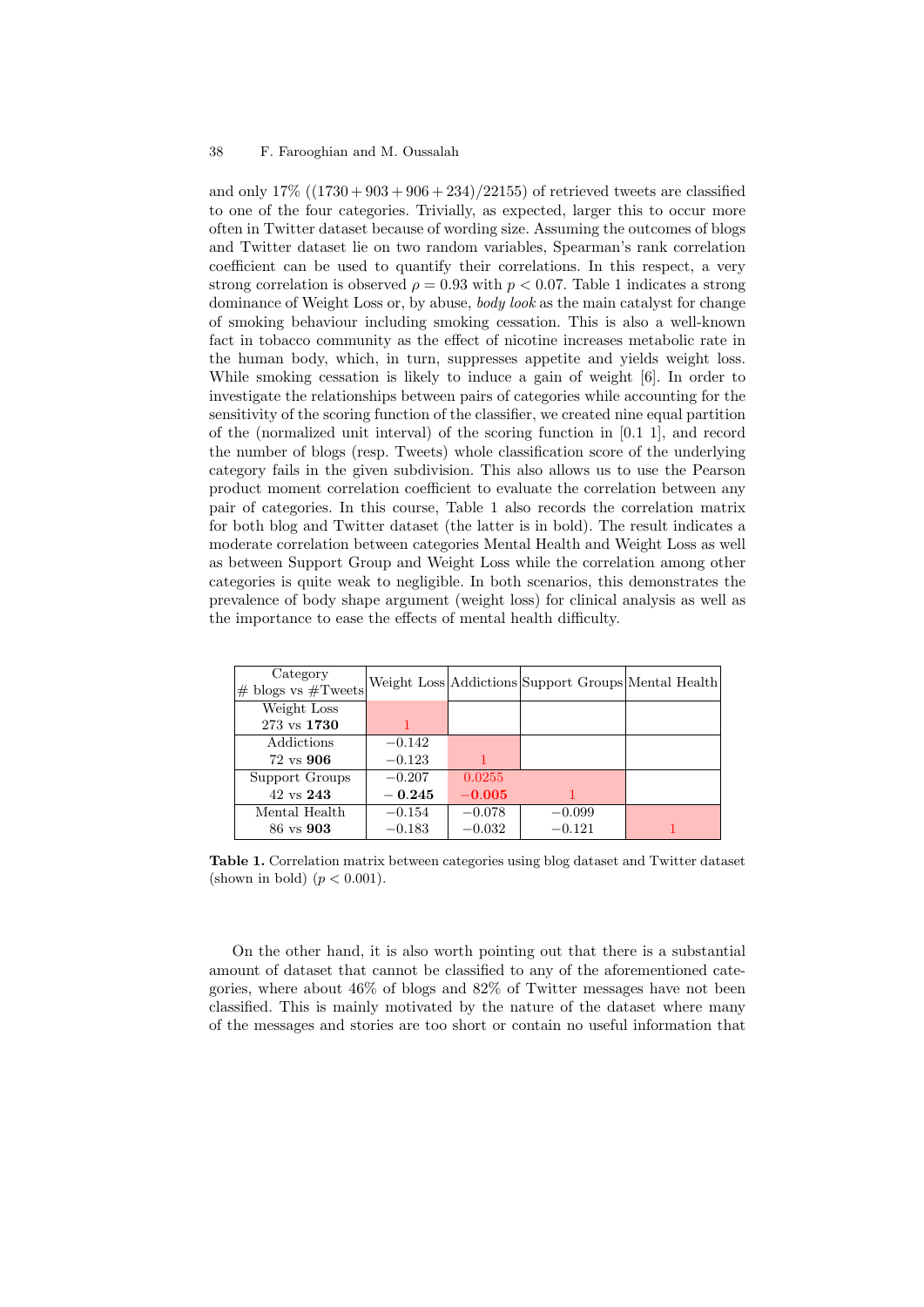would allow any classification system to yield a specific category. For instance, messages "Yes I tried to quit cig", "this is a good story of smoking cessation attempt" or "how was your day after first quit?" provide little information for any external user to output any tangible conclusion regarding the cause of cessation. Similarly, there are a large number of tweets which are mainly generated by commercial organizations to promote some specific smoking cessation products, e-cigarette, nicotine brands, etc. Some stories are also found to be related to the subject through their title but the story itself is very short and can be restricted to a web link only. Finally, in order to compare the accuracy of the global category classification of Table 1 against manual check constituted by an independent expert, we selected a set of random samples from the dataset and computed the accuracy in the following way. For each category, we decomposed the associated dataset into three (almost) equal groups. For instance, the 273 blogs corresponding to Weight Loss category are split into three equal groups of 91 blogs each. For each group, we randomly selected 10 documents, which are manually checked, and then its accuracy is computed. This process of randomly selecting 10 documents from each group, and then calculating the associated accuracy, is repeated for each category. Table 2 summarizes the accuracy of these subgroups when using blogs and Twitter dataset. Results highlighted in Table 2 demonstrate a good accuracy of the automated classification system when compared to a manual expert-based classification. We also acknowledge a slightly decreasing accuracy in case of Twitter dataset. This can be explained by the difficulty of the tweet message to be classified in one of the specified category because of the size restriction which renders any manual classification rather a difficult task and sometimes very subjective.

|               | Blogs dataset |        |        | Twitter dataset |      |     |
|---------------|---------------|--------|--------|-----------------|------|-----|
|               | G.1           | G.2    | G.3    | G.1             | G.2  | G.3 |
| Weight Loss   | $93\%$        | 96%    | 95%    | 87\%            | 81\% | 83% |
| Mental Health | 95%           | $94\%$ | $94\%$ | 78%             | 82%  | 87% |
| Addiction     | 92\%          | 98\%   | $97\%$ | 84\%            | 85%  | 80% |
| Support Group | 96\%          | 99%    | 95%    | 77%             | 76%  | 83% |

Table 2. Accuracy of the category classification.

# Acknowledgment

This work is supported by University of Birmingham School of Electronics, Electrical and Computer Engineering as well as EPSRC GAP Project, which are grateful for their financial help in conducting this research, when the first author was with Birmingham University.